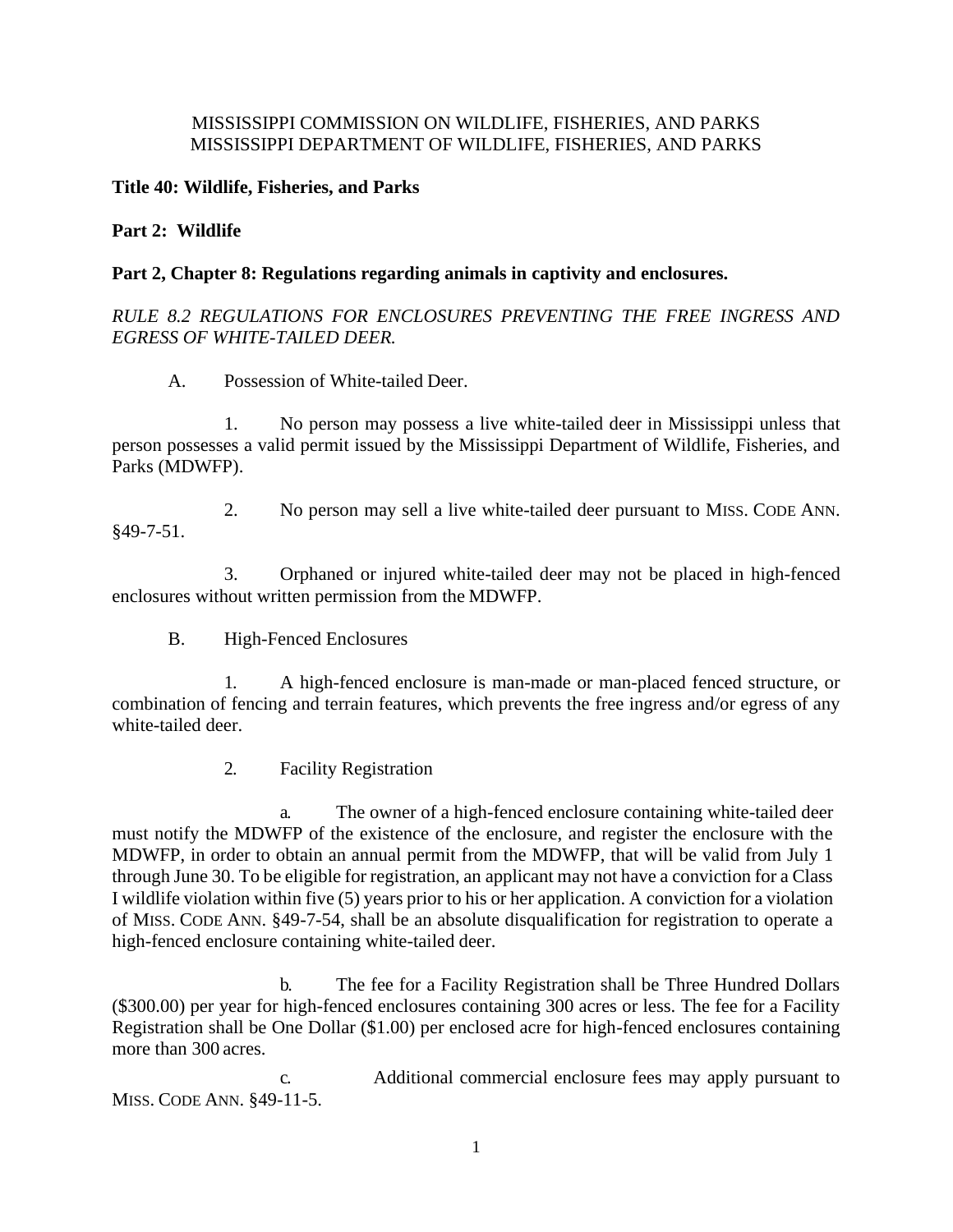3. Enclosure Size: All high-fenced enclosures constructed for the purpose of confining white-tailed deer only or confining both white-tailed deer and non-native ungulates must contain a minimum of 300 contiguous acres of which at least 50 percent of the total enclosed area must contain suitable habitat for white-tailed deer and is not susceptible to flooding.

a. The confinement of white-tailed deer in high-fenced enclosures less than 300 acres and constructed prior to 2008, may be allowed if permitted by the MDWFP.

b. An existing high-fenced enclosure containing less than 10 acres, confining white- tailed deer, and registered with the MDWFP prior to 2008, may be allowed but reproduction of white-tailed deer within such an enclosure is prohibited. Any offspring produced shall be reported within five days to the MDWFP and surrendered to the MDWFP.

4. Fence Requirements: All registered high-fenced enclosures containing white- tailed deer must have a minimum fence height of 8 feet and a minimum gauge wire of 12½. The lower 8 feet of the fence must be net wire. However, the Commission may register an enclosure having a fence structure that does not conform to these standards if the effect of the existing fence is to restrict the free ingress and egress of wild animals.

5. White-tailed Deer

a. All registered high-fenced enclosures containing white-tailed deer shall be enrolled in the Enclosure Management Assistance Program (EMAP) and shall work with an MDWFP-approved wildlife biologist to manage the white-tailed deer herd.

b. Data for each deer harvested from inside the enclosure must be collected and recorded on MDWFP-provided data sheets and submitted annually by Mar 15.

c. Chronic Wasting Disease (CWD) Monitoring Program:

i. All 1.5 year old or older white-tailed deer that die of natural causes within breeding pens must be tested for CWD. All target white-tailed deer within a highfenced enclosure or breeding pen must be tested for CWD. Target deer are deer exhibiting clinical symptoms.

ii. Each high-fenced enclosure shall submit viable samples for CWD testing, annually, in a number equal to one (1) deer per each two hundred (200) acres of fenced land, whether the deer's mortality was due to natural causes, as set forth above, or harvested by means of hunting. Enclosures with acreages not evenly divisible by 200 will round up to nearest 200 acres (e.g., 315 acres would be 400). For the purpose of this rule, to be a "viable sample," the sample must include two (2) retropharyngeal lymph nodes from each deer.

- 6. Non-native ungulates
	- a. High-fenced enclosures with non-native ungulates shall be regulated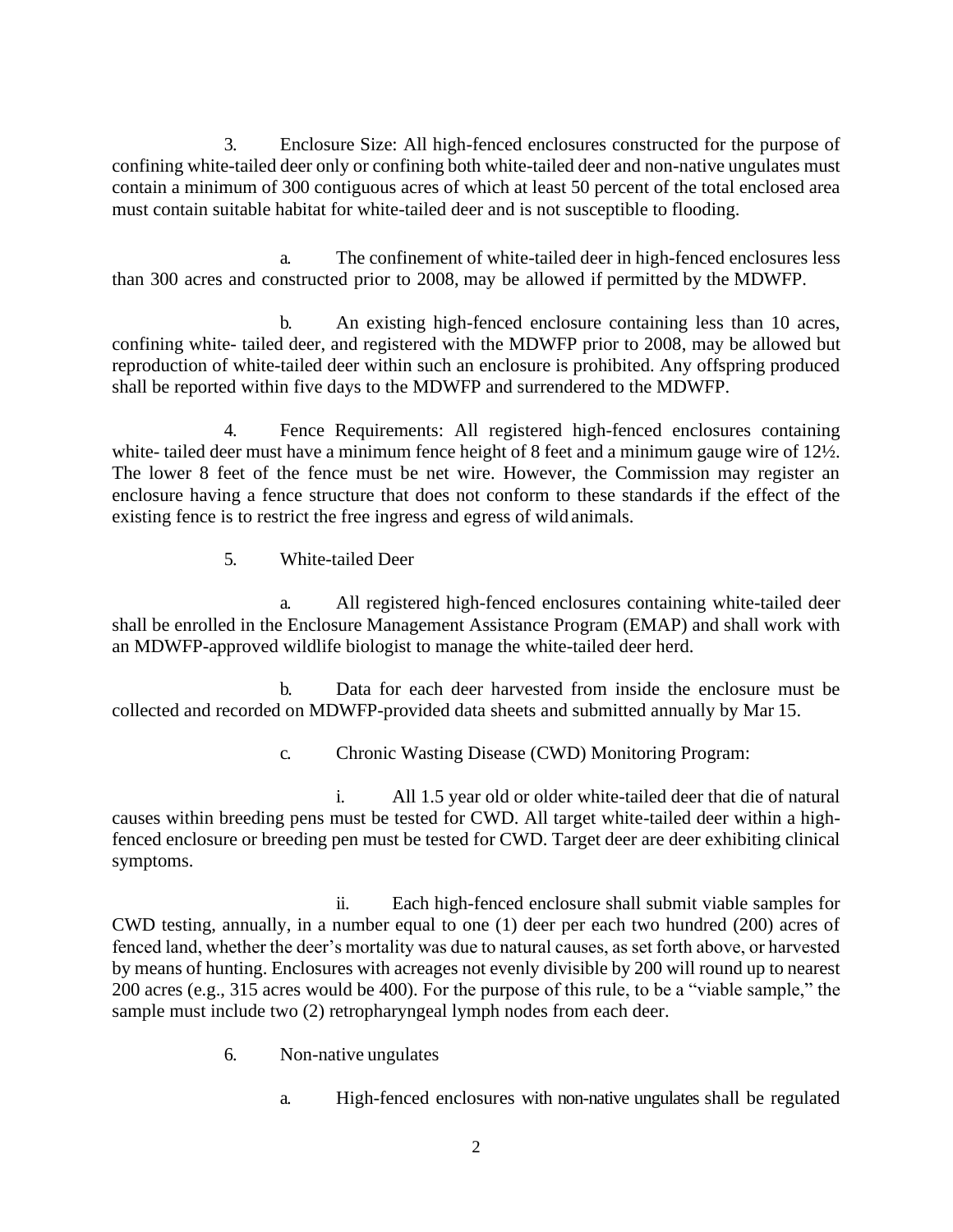according to the "Memorandum of Understanding on High-Fenced Enclosures Containing Nonnative Ungulates" between the MDWFP and the Mississippi Board of Animal Health. Any regulations promulgated by the Mississippi Board of Animal Health are incorporated herein by reference as if reproduced in their entirety.

b. A non-native ungulate harvest report for the enclosed property shall be submitted to the MDWFP annually by May 1. There shall not be a closed season, bag limit, or weapon restriction for pursuing non-native ungulates.

7. Facility Breach

a. Breaches in the fence structure of any registered facility, whether effected by natural or man-made causes, *force majeur*, or other, that would allow white-tailed deer and/or non-native ungulates to leave the enclosure or enter the enclosure must be reported to the MDWFP within 24 hours of discovery and repaired within a timely manner (not to exceed 2 weeks) to the standards set forth in the paragraph titled "Fence Requirements."

b. Any white-tailed deer that is identified (e.g. ear tags or other identifiable markings) as having escaped from a high-fenced enclosure, and is in the immediate vicinity, shall be immediately captured by the enclosure owner or an authorized representative. If a captured white-tailed deer is not deemed a disease risk, it may be returned to the facility as authorized by MDWFP.

Upon no action by the enclosure owner, the deer shall be captured and/or euthanized by authorized representatives of the MDWFP or by any law enforcement agency by whatever means deemed necessary.

c. Any non-native ungulate which escapes from a high-fenced enclosure shall be reported to the Mississippi Board of Animal Health.

8. High-Fenced Enclosure Inspection

a. All high-fenced enclosures containing white-tailed deer shall be inspected by the MDWFP at least once annually. Additionally, any registered high-fenced enclosure owners/operators are declared to have consented to periodic inspections of high- fenced enclosures by the MDWFP, without warrant or notice.

b. The MDWFP may enter and inspect all wild animal enclosures to:

i. Issue, review, and/or renew enclosure registration;

ii. Ensure compliance of enclosure rules, regulations, and MDWFP-approved written operational plan;

iii. Inspect any required records regarding or relating to any wild animal enclosure;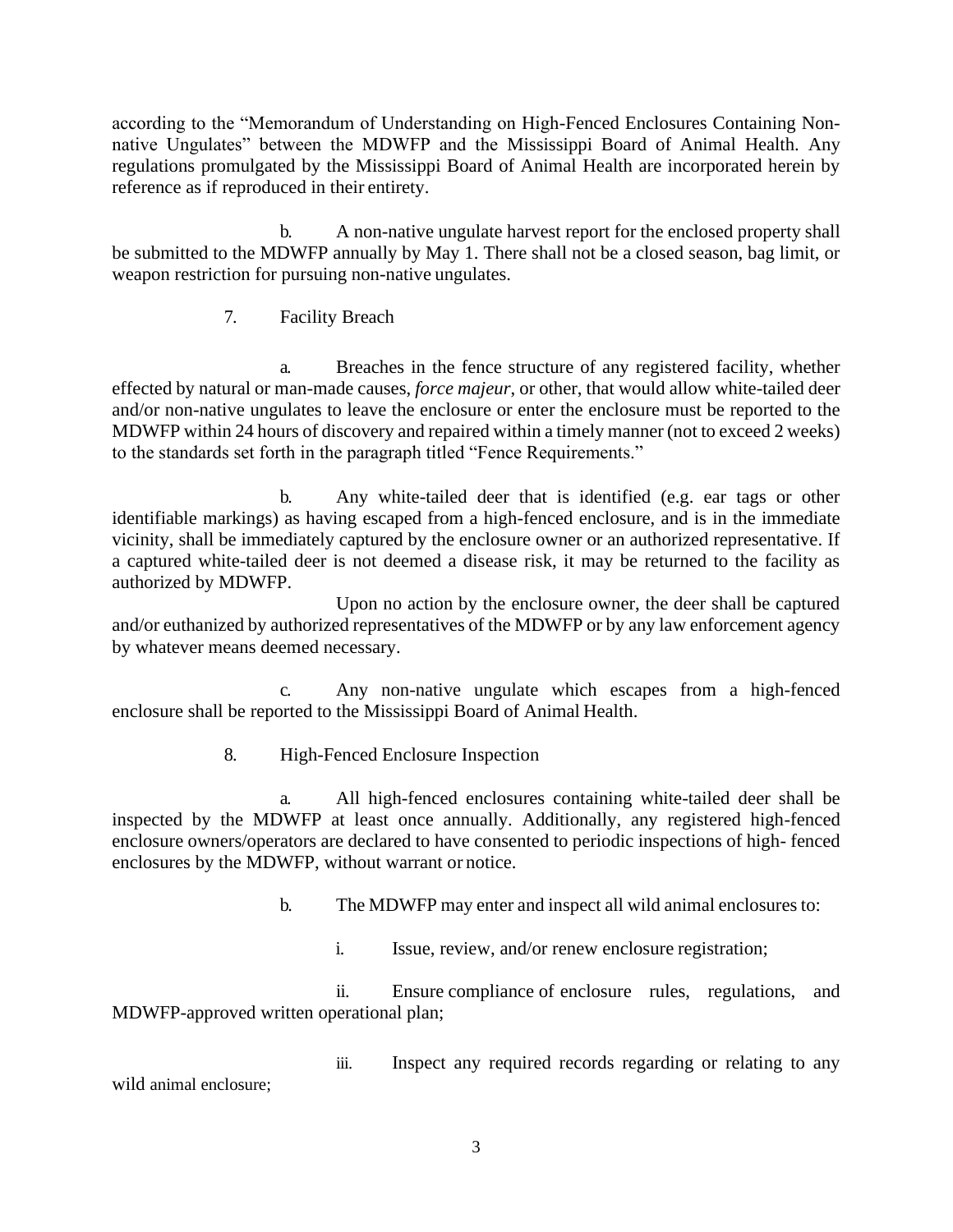iv. Inspect any high-fenced enclosure at any time there is a reasonable belief that the high-fenced enclosure is not in compliance with these regulations; or

v. Quarantine the enclosure.

# C. Captive Breeding

1. Controlled breeding of white-tailed deer within a high-fenced enclosure may be allowed by permit at an annual cost of Four Hundred Fifty Dollars(\$450.00).

2. A breeding plan and inventory report must be submitted annually to the MDWFP by May 1.

# 3. Breeding Pens

a. Each breeding pen must be contained within a high-fenced enclosure of at least 300 contiguous acres and no portion of any breeding pen may be within six (6) feet of the external enclosure fence.

b. Each breeding pen cannot exceed a total confined area of 5 acres.

c. All white-tailed deer 1½ years of age and older within a breeding pen and all white-tailed deer released from a breeding pen into a larger enclosure must be tagged with a uniquely numbered ear tag.

4. Artificial Insemination

a. White-tailed deer semen, ova, and embryos may be imported into and translocated within Mississippi by permit. The permit must be obtained prior to importation and translocation.

b. White-tailed deer semen, ova, and embryos must be obtained from a source within the continental United States.

c. An annual report must be submitted by May 1 to the MDWFP regarding any importation or translocation of white-tailed deer semen, ova, and embryos into Mississippi.

D. Movement of White-tailed Deer

1. No person may import a live white-tailed deer into the State of Mississippi pursuant to MISS. CODE ANN. §49-7-54.

2. No white-tailed deer originating from a high-fenced enclosure may be released into the wild in Mississippi.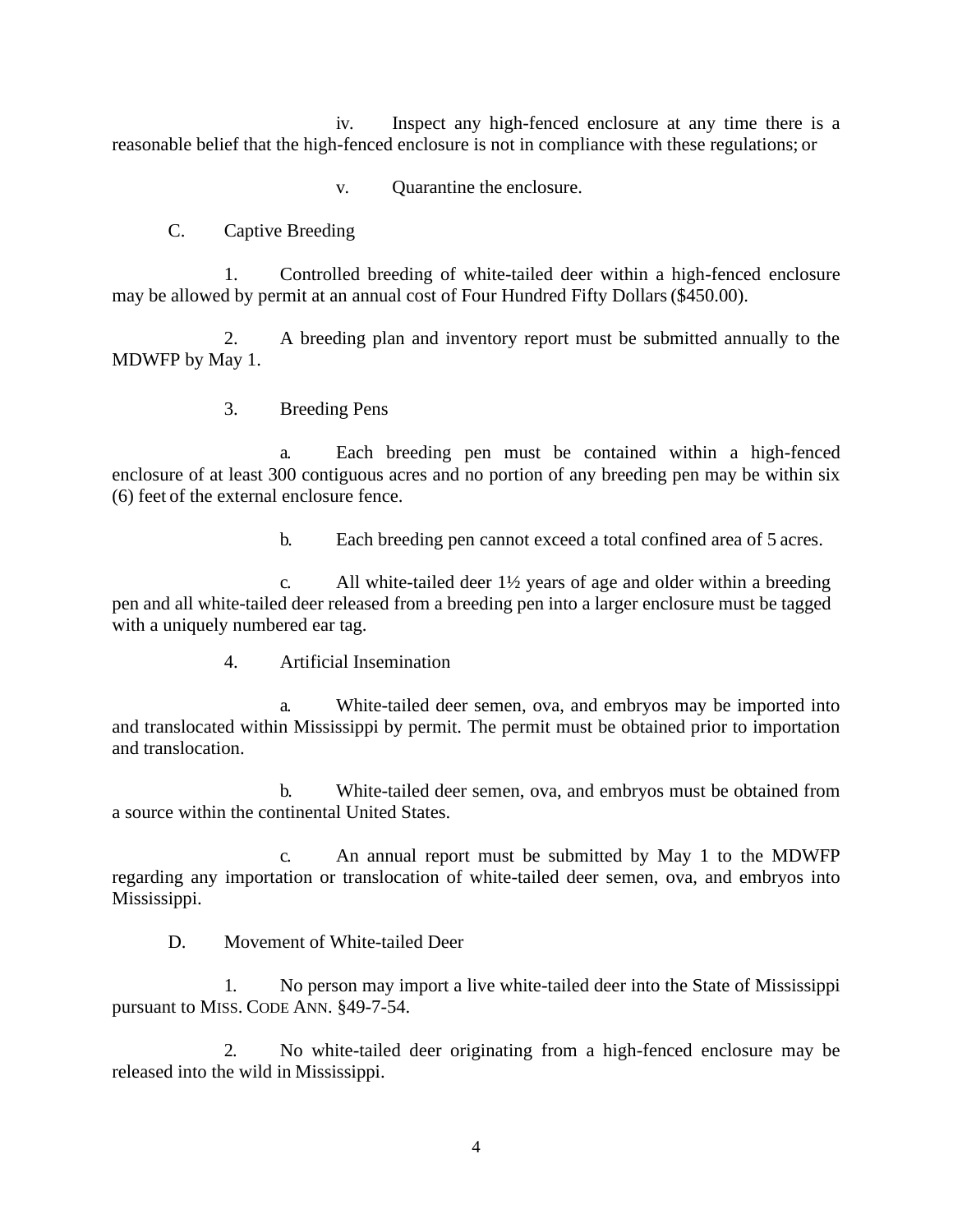3. White-tailed deer may not be transported from the wild and placed into a high-fenced enclosure or a breeding pen.

4. Transportation

a. Transport permits at a cost of Twenty-five Dollars (\$25.00) per white- tailed deer must be purchased prior to transporting white-tailed deer from one registered high- fenced enclosure or breeding pen to another registered high-fenced enclosure or breeding pen.

b. Transportation of live white-tailed deer for stocking or breeding purposes from a registered high-fenced enclosure to another registered high-fenced enclosure within Mississippi may be allowed only if the originating high-fenced enclosures:

i. Have participated in a Chronic Wasting Disease (CWD) monitoring program and submitted data from the year prior to movement.

inspections.

ii. Passed all current enclosure facility and breeding pen

iii. Have had no violations of any of the provisions of this regulation during the year prior to movement.

c. All white-tailed deer moved must be tagged with uniquely numbered plastic tags and MDWFP-provided metal ear tags. Bucks moved 10 days prior to the start or during the deer hunting season must have the antlers removed immediately above the pedicle.

E. Compliance:

1. MDWFP personnel and the enclosure operator may develop a plan to come into compliance in an area of deficiency. The MDWFP may continue to enter and inspect the enclosure to assess the progress of the compliance effort.

2. Any enclosure not in compliance with this rule and/or plan may have any of its registered or permitted activities temporarily suspended until such time as the operator can come into full compliance.

3. If an enclosure fails to comply with a specified plan, the MDWFP Executive Director and Commission on Wildlife, Fisheries, and Parks will be notified of potential actions for ensuring compliance.

F. Controlled Drug Usage: The use of controlled drugs for animal capture and reproduction is governed by state and federal drug laws and controlled drugs may be used in compliance with these laws and regulations.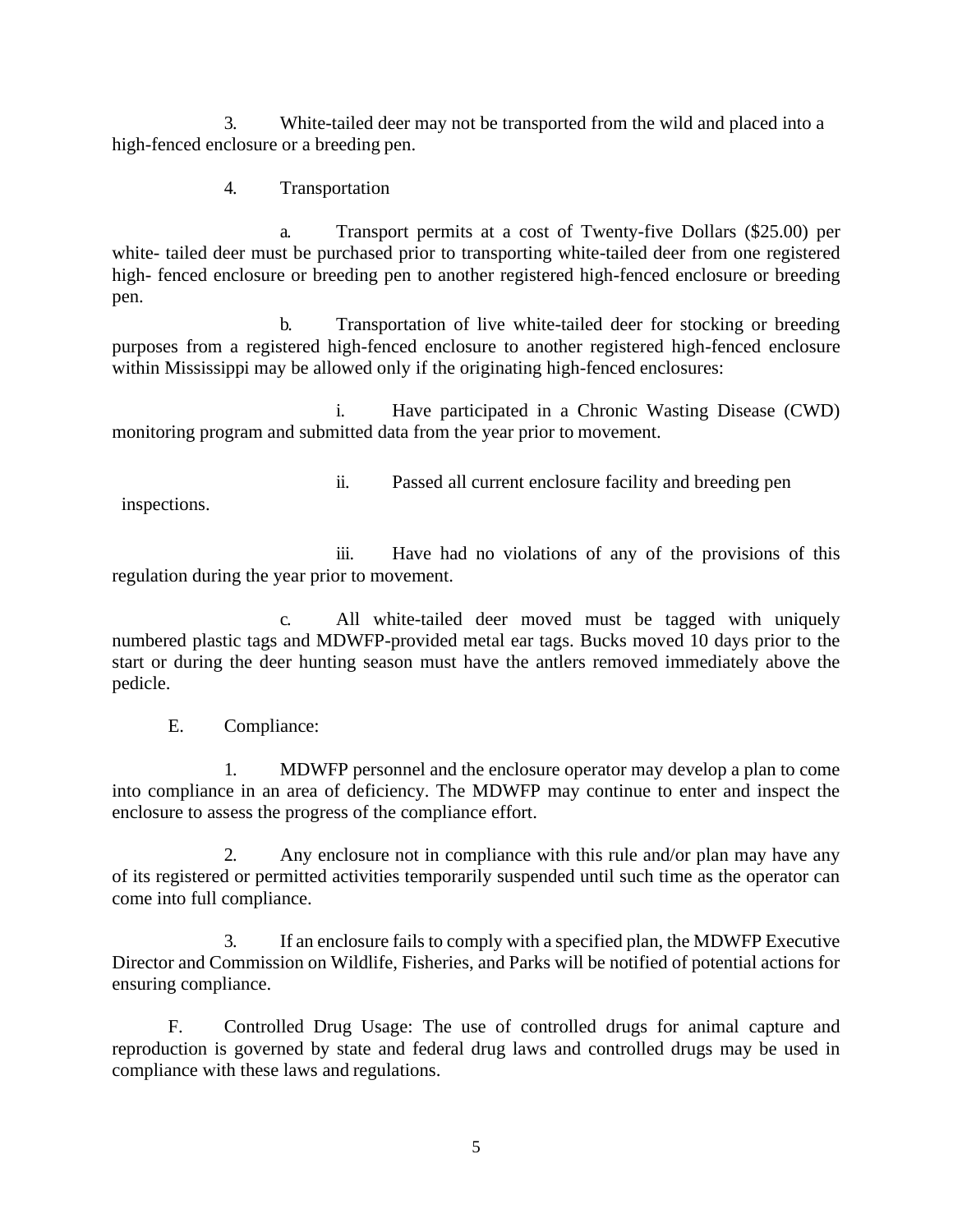G. Mississippi State University Captive Research Facilities: Mississippi State University Captive Deer Research Facilities are exempt from this rule, except for sections "Possession of White-tailed Deer" and "Orphaned and Injured White- tailed Deer".

H. Definitions

1. High-fenced enclosure – Any man-made or man-placed fenced structure, or combination of fencing and terrain features, which prevents the free ingress and/or egress of any white-tailed deer.

2. Wild animal – Any animal wild by nature whether indigenous to the State of Mississippi or not.

3. Non-native ungulate – a wild by nature mammal having hooves and not indigenous to the State of Mississippi.

History: Revised April 2021.

Source: MISS. CODE ANN. §§49-1-29, 49-4-4, 49-7-58, 49-7-58.1, 49-7-58.2, 49-7-58.3, and 49- 7-58.4.

### *RULE 8.2 REGULATIONS FOR ENCLOSURES PREVENTING THE FREE INGRESS AND EGRESS OF WHITE-TAILED DEER.*

A. Possession of White-tailed Deer.

1. No person may possess a live white-tailed deer in Mississippi unless that person possesses a valid permit issued by the Mississippi Department of Wildlife, Fisheries, and Parks (MDWFP).

2. No person may sell a live white-tailed deer pursuant to MISS. CODE ANN. §49-7-51.

3. Orphaned or injured white-tailed deer may not be placed in high-fenced enclosures without written permission from the MDWFP.

B. High-Fenced Enclosures

1. A high-fenced enclosure is man-made or man-placed fenced structure, or combination of fencing and terrain features, which prevents the free ingress and/or egress of any white-tailed deer.

2. Facility Registration

c. The owner of a high-fenced enclosure containing white-tailed deer must notify the MDWFP of the existence of the enclosure, and register the enclosure with the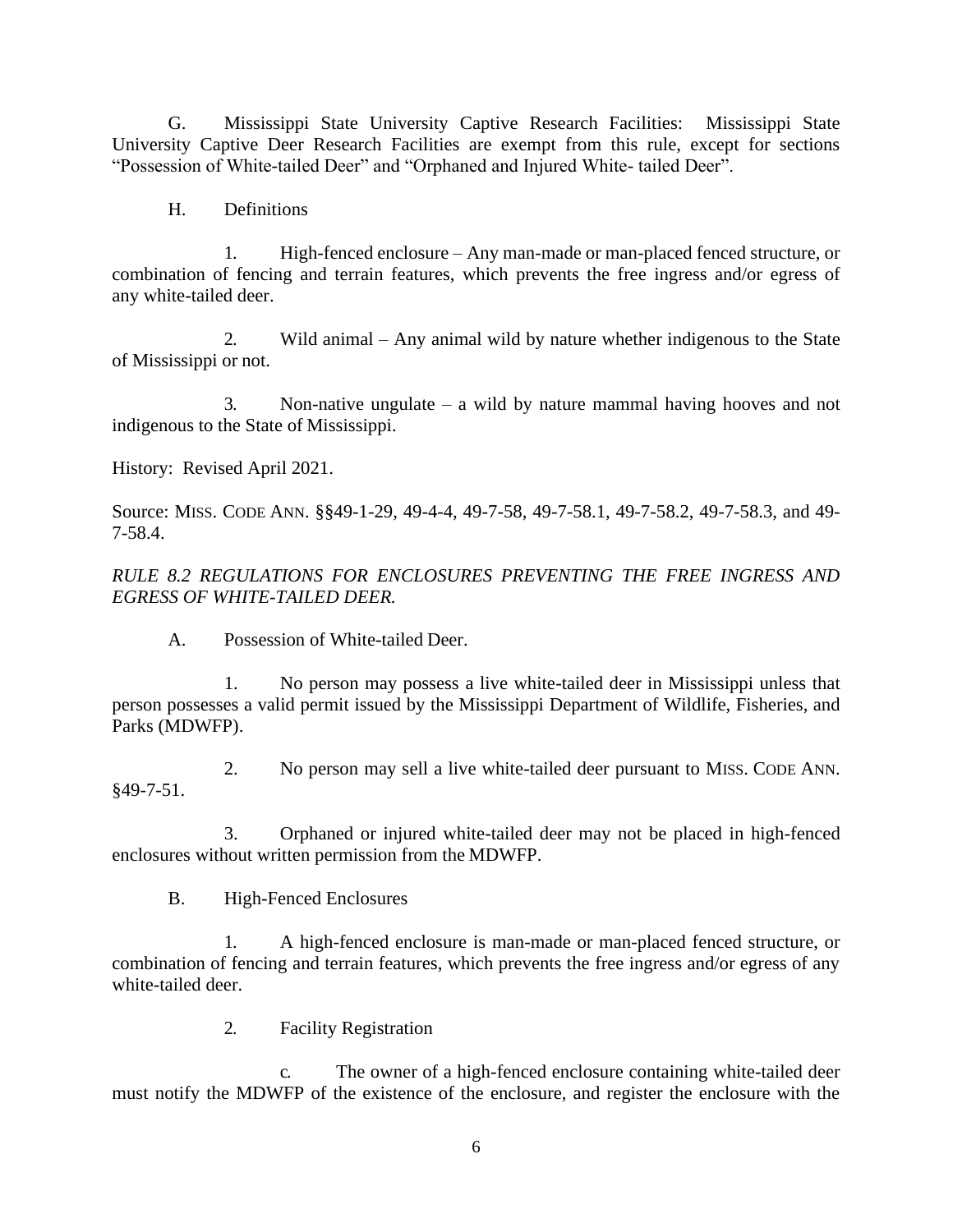MDWFP, in order to obtain an annual permit from the MDWFP, that will be valid from July 1 through June 30. To be eligible for registration, an applicant may not have a conviction for a Class I wildlife violation within five (5) years prior to his or her application. A conviction for a violation of MISS. CODE ANN. §49-7-54, shall be an absolute disqualification for registration to operate a high-fenced enclosure containing white-tailed deer.

d. The fee for a Facility Registration shall be Three Hundred Dollars (\$300.00) per year for high-fenced enclosures containing 300 acres or less. The fee for a Facility Registration shall be One Dollar (\$1.00) per enclosed acre for high-fenced enclosures containing more than 300 acres.

e. Additional commercial enclosure fees may apply pursuant to MISS. CODE ANN. §49-11-5.

3. Enclosure Size: All high-fenced enclosures constructed for the purpose of confining white-tailed deer only or confining both white-tailed deer and non-native ungulates must contain a minimum of 300 contiguous acres of which at least 50 percent of the total enclosed area must contain suitable habitat for white-tailed deer and is not susceptible to flooding.

a. The confinement of white-tailed deer in high-fenced enclosures less than 300 acres and constructed prior to 2008, may be allowed if permitted by the MDWFP.

b. An existing high-fenced enclosure containing less than 10 acres, confining white- tailed deer, and registered with the MDWFP prior to 2008, may be allowed but reproduction of white-tailed deer within such an enclosure is prohibited. Any offspring produced shall be reported within five days to the MDWFP and surrendered to the MDWFP.

4. Fence Requirements: All registered high-fenced enclosures containing white- tailed deer must have a minimum fence height of 8 feet and a minimum gauge wire of 12½. The lower 8 feet of the fence must be net wire. However, the Commission may register an enclosure having a fence structure that does not conform to these standards if the effect of the existing fence is to restrict the free ingress and egress of wild animals.

5. White-tailed Deer

a. All registered high-fenced enclosures containing white-tailed deer shall be enrolled in the Enclosure Management Assistance Program (EMAP) and shall work with an MDWFP-approved wildlife biologist to manage the white-tailed deer herd.

b. Data for each deer harvested from inside the enclosure must be collected and recorded on MDWFP-provided data sheets and submitted annually by Mar 15.

c. Chronic Wasting Disease (CWD) Monitoring Program:

i. All 1.5 year old or older white-tailed deer that die of natural causes within breeding pens must be tested for CWD. All target white-tailed deer within a highfenced enclosure or breeding pen must be tested for CWD. Target deer are deer exhibiting clinical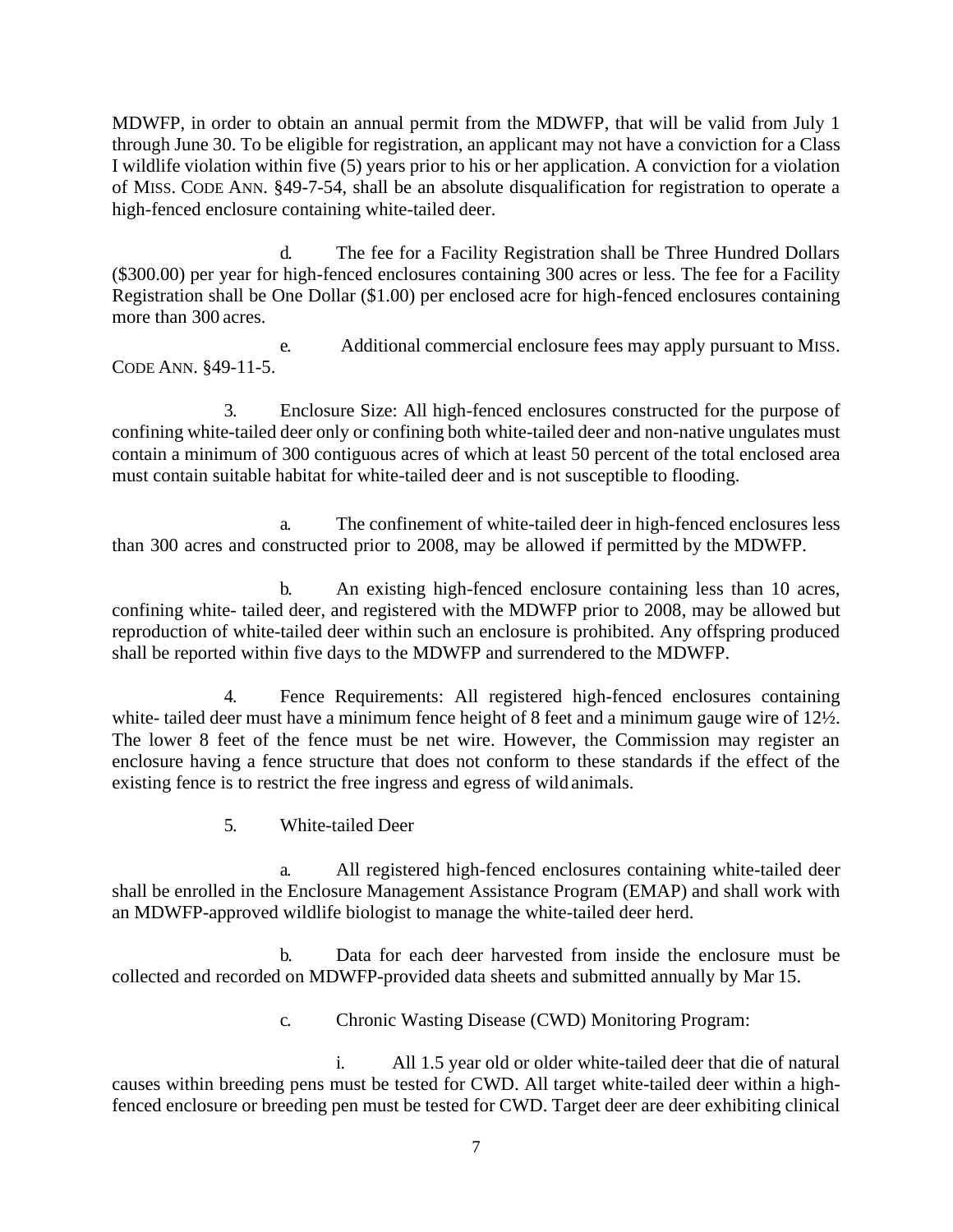symptoms. Additionally, up to ten  $(10)$  adult. deer harvested in an enclosure annually must be tested for CWD. If no samples are submitted from harvested deer, MDWFP will coordinate the sampling of required deer with the enclosure owner.

ii. Each high-fenced enclosure shall submit viable samples for CWD testing, annually, in a number equal to one (1) deer per each two hundred (200) acres of fenced land, whether the deer's mortality was due to natural causes, as set forth above, or harvested by means of hunting. Enclosures with acreages not evenly divisible by 200 will round up to nearest 200 acres (e.g., 315 acres would be 400). For the purpose of this rule, to be a "viable sample," the sample must include two (2) retropharyngeal lymph nodes from each deer.

6. Non-native ungulates

a. High-fenced enclosures with non-native ungulates shall be regulated according to the "Memorandum of Understanding on High-Fenced Enclosures Containing Nonnative Ungulates" between the MDWFP and the Mississippi Board of Animal Health. Any regulations promulgated by the Mississippi Board of Animal Health are incorporated herein by reference as if reproduced in their entirety.

b. A non-native ungulate harvest report for the enclosed property shall be submitted to the MDWFP annually by May 1. There shall not be a closed season, bag limit, or weapon restriction for pursuing non-native ungulates.

7. Facility Breach

a. Breaches in the fence structure of any registered facility, whether effected by natural or man-made causes, *force majeur*, or other, that would allow white-tailed deer and/or non-native ungulates to leave the enclosure or enter the enclosure must be reported to the MDWFP within 24 hours of discovery and repaired within a timely manner (not to exceed 2 weeks) to the standards set forth in the paragraph titled "Fence Requirements."

b. Any white-tailed deer that is identified (e.g. ear tags or other identifiable markings) as having escaped from a high-fenced enclosure, and is in the immediate vicinity, shall be immediately captured by the enclosure owner or an authorized representative. If a captured white-tailed deer is not deemed a disease risk, it may be returned to the facility as authorized by MDWFP.

Upon no action by the enclosure owner, the deer shall be captured and/or euthanized by authorized representatives of the MDWFP or by any law enforcement agency by whatever means deemed necessary.

c. Any non-native ungulate which escapes from a high-fenced enclosure shall be reported to the Mississippi Board of Animal Health.

- 8. High-Fenced Enclosure Inspection
	- a. All high-fenced enclosures containing white-tailed deer shall be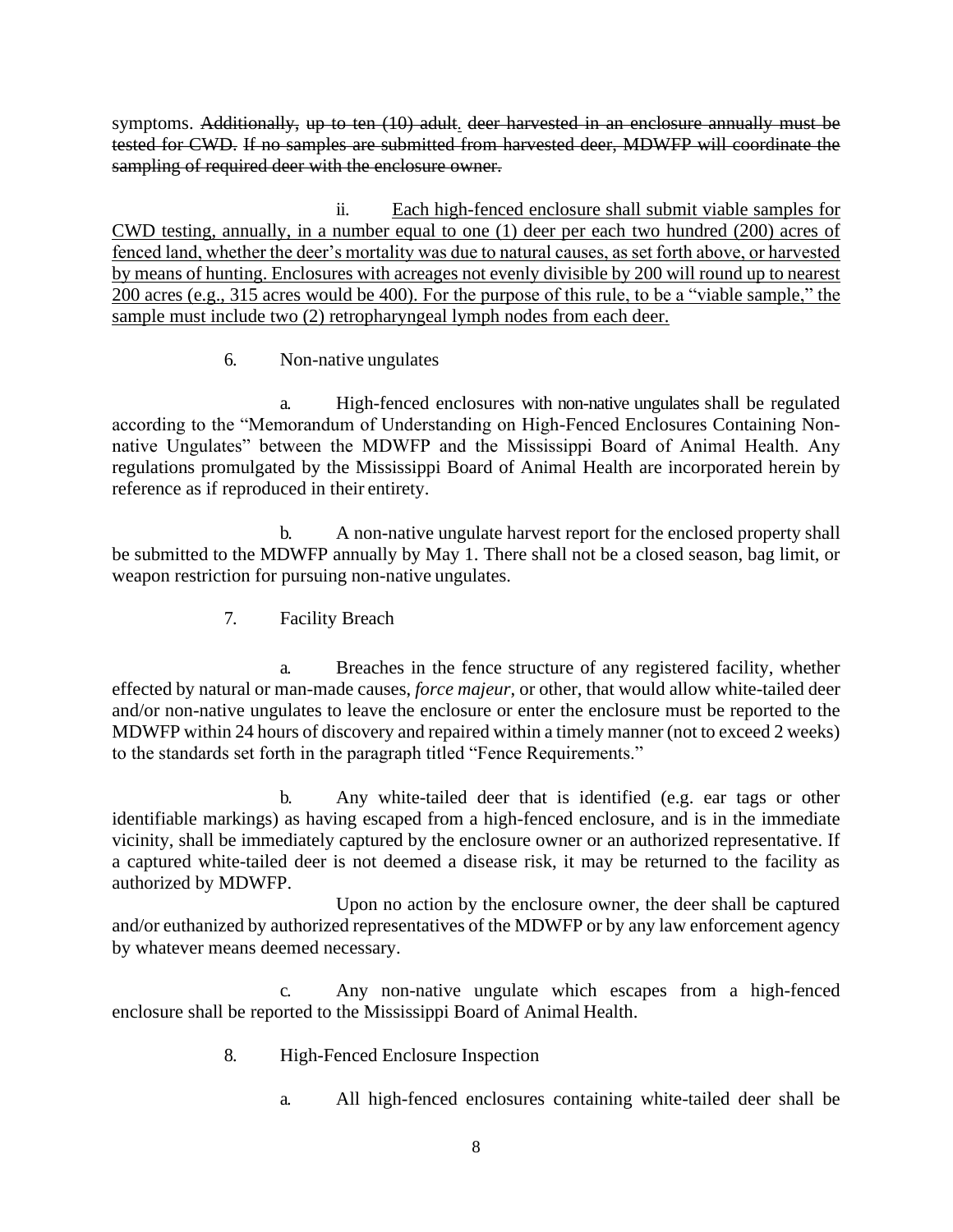inspected by the MDWFP at least once annually. Additionally, any registered high-fenced enclosure owners/operators are declared to have consented to periodic inspections of high- fenced enclosures by the MDWFP, without warrant or notice.

b. The MDWFP may enter and inspect all wild animal enclosures to:

i. Issue, review, and/or renew enclosure registration;

ii. Ensure compliance of enclosure rules, regulations, and MDWFP-approved written operational plan;

iii. Inspect any required records regarding or relating to any

wild animal enclosure;

iv. Inspect any high-fenced enclosure at any time there is a reasonable belief that the high-fenced enclosure is not in compliance with these regulations; or

v. Quarantine the enclosure.

C. Captive Breeding

1. Controlled breeding of white-tailed deer within a high-fenced enclosure may be allowed by permit at an annual cost of Four Hundred Fifty Dollars(\$450.00).

2. A breeding plan and inventory report must be submitted annually to the MDWFP by May 1.

3. Breeding Pens

a. Each breeding pen must be contained within a high-fenced enclosure of at least 300 contiguous acres and no portion of any breeding pen may be within six (6) feet of the external enclosure fence.

b. Each breeding pen cannot exceed a total confined area of 5 acres.

c. All white-tailed deer 1½ years of age and older within a breeding pen and all white-tailed deer released from a breeding pen into a larger enclosure must be tagged with a uniquely numbered ear tag.

4. Artificial Insemination

a. White-tailed deer semen, ova, and embryos may be imported into and translocated within Mississippi by permit. The permit must be obtained prior to importation and translocation.

b. White-tailed deer semen, ova, and embryos must be obtained from a source within the continental United States.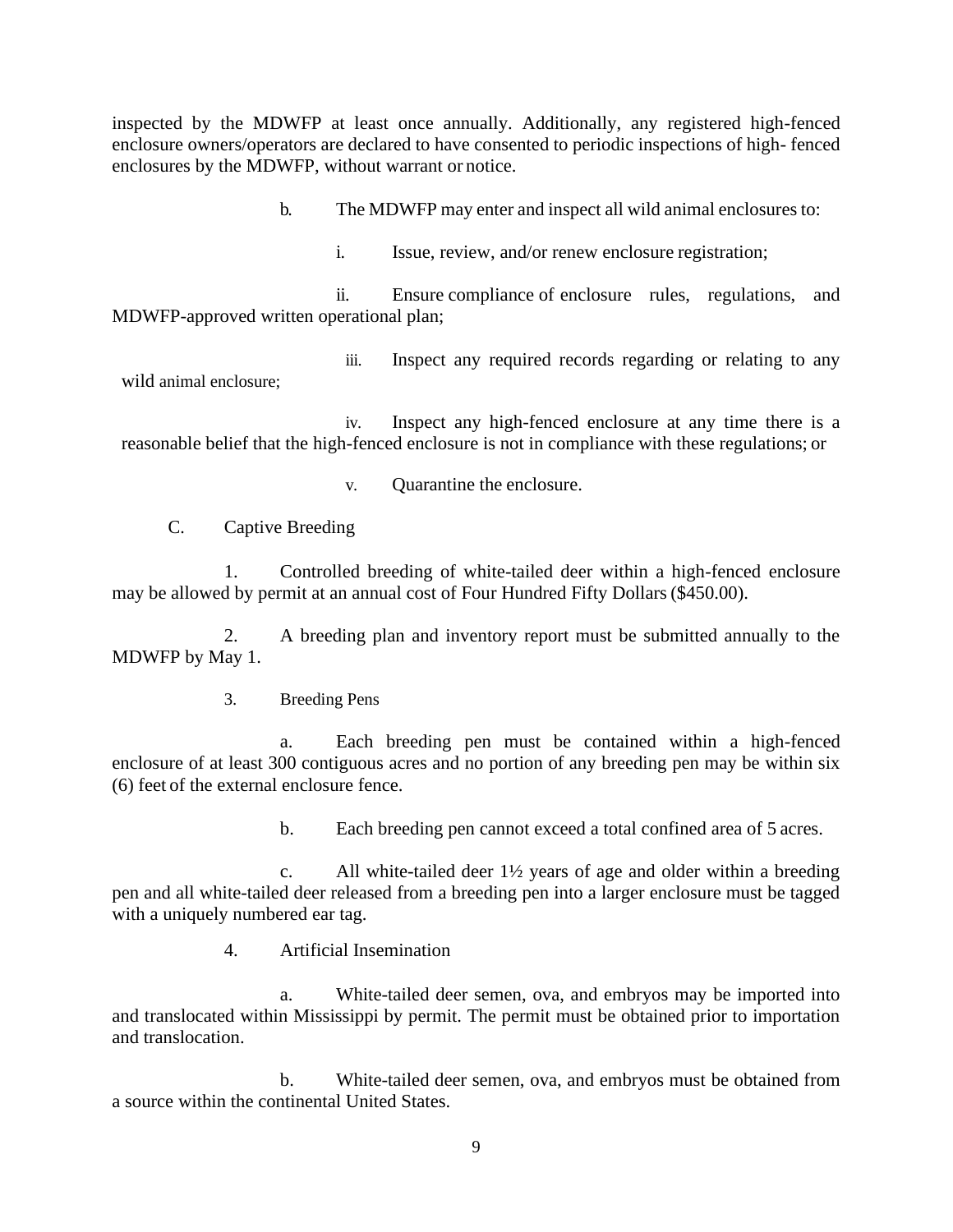c. An annual report must be submitted by May 1 to the MDWFP regarding any importation or translocation of white-tailed deer semen, ova, and embryos into Mississippi.

D. Movement of White-tailed Deer

1. No person may import a live white-tailed deer into the State of Mississippi pursuant to MISS. CODE ANN. §49-7-54.

2. No white-tailed deer originating from a high-fenced enclosure may be released into the wild in Mississippi.

3. White-tailed deer may not be transported from the wild and placed into a high-fenced enclosure or a breeding pen.

4. Transportation

a. Transport permits at a cost of Twenty-five Dollars (\$25.00) per white- tailed deer must be purchased prior to transporting white-tailed deer from one registered high- fenced enclosure or breeding pen to another registered high-fenced enclosure or breeding pen.

b. Transportation of live white-tailed deer for stocking or breeding purposes from a registered high-fenced enclosure to another registered high-fenced enclosure within Mississippi may be allowed only if the originating high-fenced enclosures:

i. Have participated in a Chronic Wasting Disease (CWD) monitoring program and submitted data from the year prior to movement.

ii. Passed all current enclosure facility and breeding pen

inspections.

iii. Have had no violations of any of the provisions of this regulation during the year prior to movement.

c. All white-tailed deer moved must be tagged with uniquely numbered plastic tags and MDWFP-provided metal ear tags. Bucks moved 10 days prior to the start or during the deer hunting season must have the antlers removed immediately above the pedicle.

E. Compliance:

1. MDWFP personnel and the enclosure operator may develop a plan to come into compliance in an area of deficiency. The MDWFP may continue to enter and inspect the enclosure to assess the progress of the compliance effort.